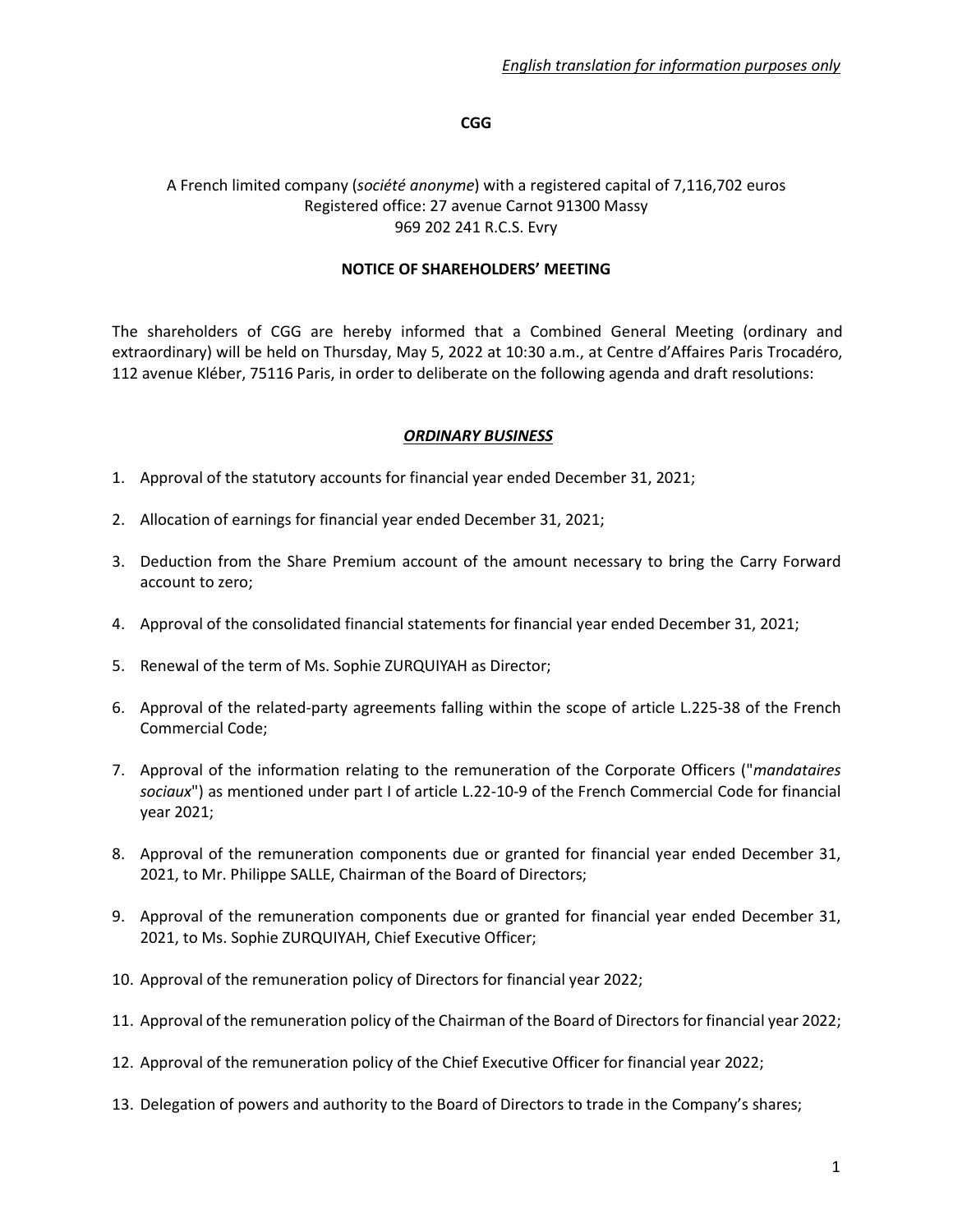# *EXTRAORDINARY BUSINESS*

- 14. Authorization given to the Board of Directors to grant performance shares to certain employees and/or senior executive officers of the Company and / or of companies related to it;
- 15. Authorization to be given to the Board of Directors to grant Company's subscription or purchase options to certain employees and/or senior executive officers of the Company and/or of companies related to it;
- 16. Delegation to the Board of Directors to increase the share capital by issue of shares or securities granting access to the share capital of the Company to members of a Company Savings Plan;
- 17. Overall ceiling for the authorizations of issue;

### *ORDINARY AND EXTRAORDINARY BUSINESS*

18. Powers for formalities.

# **RESOLUTIONS FALLING UNDER THE AUTHORITY OF THE ORDINARY GENERAL MEETING**

# *First resolution*

### *(Approval of the statutory accounts for financial year ended December 31, 2021)*

Upon presentation of the management report of the Board of Directors and the report of the Statutory Auditors, voting under the conditions of quorum and majority required for ordinary general meetings, the General Meeting hereby approves the financial statements for financial year ended December 31, 2021, as they are presented in such reports and which show a net loss of €291,183,171.65, as well as all transactions recorded in such financial statements and summarized in such reports.

# *Second resolution*

#### *(Allocation of earnings for financial year ended December 31, 2021)*

Voting under the conditions of quorum and majority required for ordinary general meetings, the General Meeting approves the proposal of the Board of Directors and decides to allocate the net loss of €291,183,171.65 for financial year ended December 31, 2021, to the Carry Forward account, which will amount to (€291,019,016.65) after such allocation.

Pursuant to the provisions of article 243bis of the French *Code Général des Impôts*, the General Meeting acknowledges that no dividends were distributed over the last three financial years.

# *Third resolution*

*(Deduction from the Share Premium account of the amount necessary to bring the Carry Forward account to zero)*

Voting under the conditions of quorum and majority required for ordinary general meetings, the General Meeting approves the proposal of the Board of Directors and decides to set the negative Carry Forward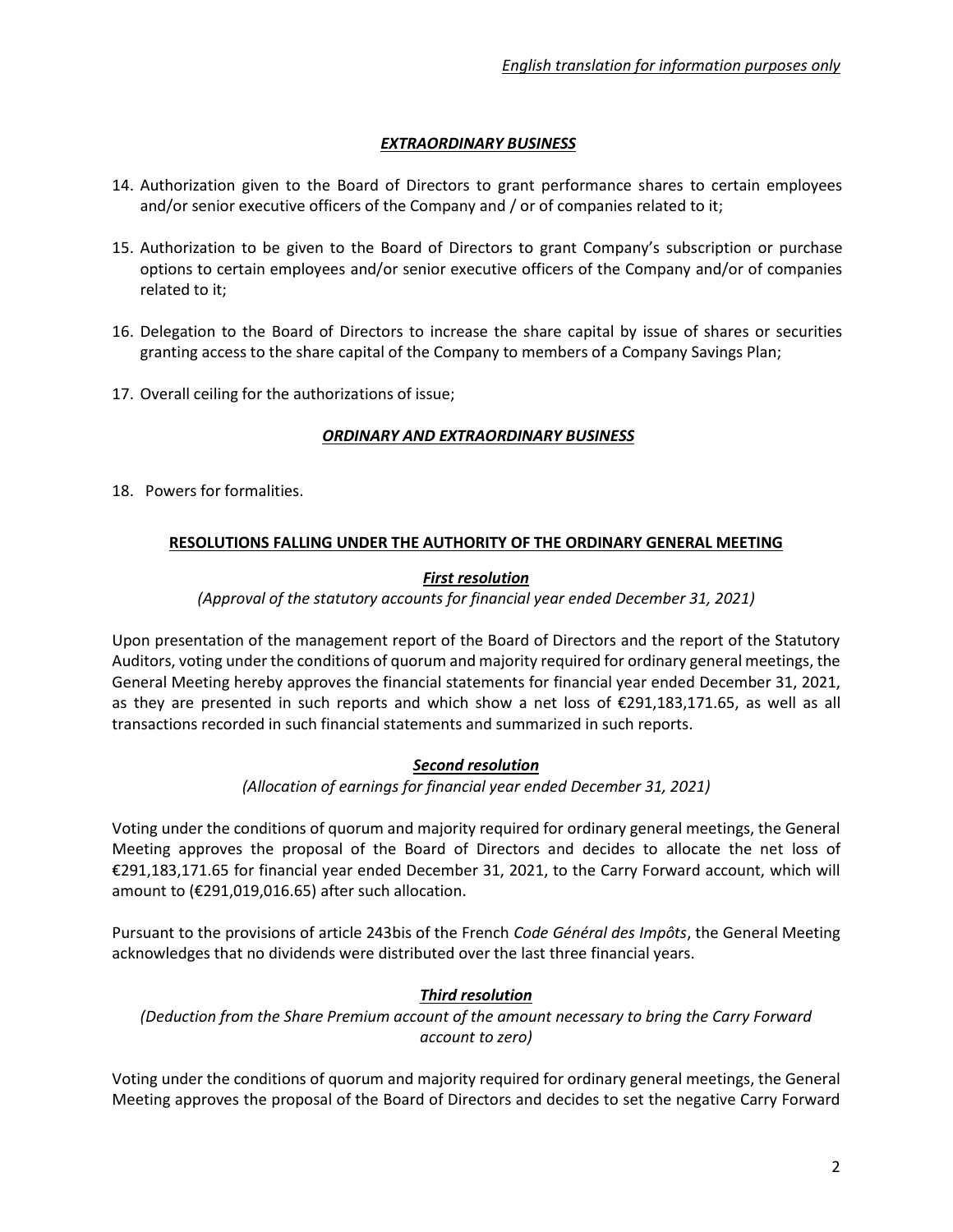account resulting from the second resolution to zero, by deducting an amount of €291,019 016.65 from the Share Premium account.

#### *Fourth resolution*

#### *(Approval of the consolidated financial statements for financial year ended December 31, 2021)*

Upon presentation of the management report of the Board of Directors and the report of the Statutory Auditors, voting under the conditions of quorum and majority required for ordinary general meetings, the General Meeting approves the consolidated financial statements for financial year ended December 31, 2021, as they are presented in such reports and which show a net loss of US\$180.0 million, as well as all transactions recorded in such financial statements and summarized in such reports.

### *Fifth resolution*

### *(Renewal of the term of Ms. Sophie ZURQUIYAH as Director)*

Voting under the conditions of quorum and majority required for ordinary general meetings, the General Meeting approves the renewal of the term of office as Director of Ms. Sophie ZURQUIYAH. Such term of office, which expires at the end of this General Meeting, is renewed for a four-year period and will expire at the end of the General Meeting to be held to approve the financial statements of the financial year ending December 31, 2025.

Prior to the renewal of her term of office, Ms. Sophie ZURQUIYAH stated that she agrees to the principle of such renewal and that she is not subject to any incompatibility or prohibition that would prevent her from performing such office.

#### *Sixth resolution*

# *(Approval of the related-party agreements falling within the scope of article L.225-38 of the French Commercial Code)*

Upon presentation of the special report of the Statutory Auditors on the agreements falling within the scope of article L.225-38 of the French Commercial Code, voting under the conditions of quorum and majority required for ordinary general meetings, the General Meeting approves this report and acknowledges:

- on the one hand, that, during the financial year ended December 31, 2021, no new agreement falling within the scope of article L.225-38 (other than the ones already approved by the General Meeting held on May 12, 2021) has been entered into,
- on the other hand, the information mentioned in this report relating to agreements previously approved by the General Meeting, which continued during the financial year ended December 31, 2021, and which were reviewed again by the Board of Directors at its meeting on March 3, 2022, in accordance with article L.225-40-1 of the French Commercial Code.

# *Seventh resolution*

*(Approval of the information relating to the remuneration of the Corporate Officers ("mandataires sociaux") as mentioned under part I of article L.22-10-9 of the French Commercial Code for financial year 2021)*

Voting under the conditions of quorum and majority required for ordinary general meetings, upon presentation of the report on corporate governance referred to in article L.225-37 of the French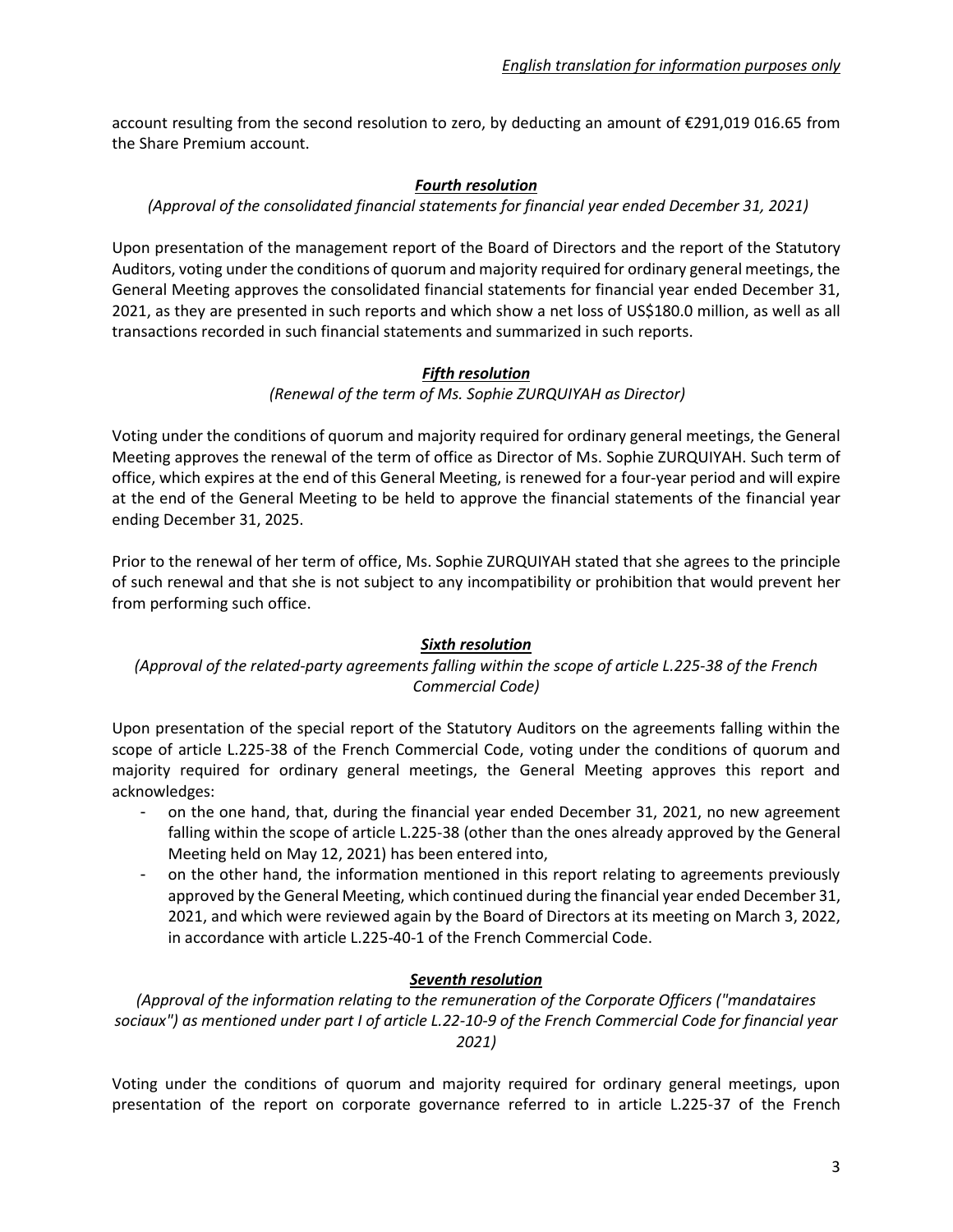Commercial Code, the General Meeting approves, in accordance with article L.22-10-34, I of the French Commercial Code, the information referred to in article L.22.10-9, I of the French Commercial Code, as presented in the Company's 2021 Universal Registration Document, section 4.2.2.

## *Eighth resolution*

*(Approval of the remuneration components due or granted for financial year ended December 31, 2021, to Mr. Philippe SALLE, Chairman of the Board of Directors)*

Voting under the conditions of quorum and majority required for ordinary general meetings, upon presentation of the report on corporate governance referred to in article L.225-37 of the French Commercial Code, the General Meeting approves, in accordance with article L.22-10-34, II of the French Commercial Code, the fixed, variable and exceptional components of the global remuneration and benefits in kind paid in the financial year ended December 31, 2021, or granted pursuant to the same financial year, to Mr. Philippe SALLE, Chairman of the Board of Directors, as presented in the Company's 2021 Universal Registration Document, section 4.2.3.A.

### *Ninth resolution*

*(Approval of the remuneration components due or granted for financial year ended December 31, 2021, to Ms. Sophie ZURQUIYAH, Chief Executive Officer)*

Voting under the conditions of quorum and majority required for ordinary general meetings, upon presentation of the report on corporate governance referred to in article L.225-37 of the French Commercial Code, the General Meeting approves, in accordance with article L.22-10-34, II of the French Commercial Code, the fixed, variable and exceptional components of the global remuneration and benefits in kind paid in the financial year ended December 31, 2021, or granted pursuant to the same financial year, to Ms. Sophie ZURQUIYAH, Chief Executive Officer, as presented in the Company's 2021 Universal Registration Document, section 4.2.3.B.

# *Tenth resolution*

*(Approval of the remuneration policy of Directors for financial year 2022)* 

Voting under the conditions of quorum and majority required for ordinary general meetings, upon presentation of the report on corporate governance referred to in article L.225-37 of the French Commercial Code describing the components of the remuneration policy for Corporate Officers, the General Meeting approves, in accordance with article L.22-10-8, II of the French Commercial Code, the remuneration policy applicable to the Directors for financial year 2022, as presented in the Company's 2021 Universal Registration Document, section 4.2.1.2.c).

# *Eleventh resolution*

*(Approval of the remuneration policy of the Chairman of the Board of Directors for financial year 2022)* 

Voting under the conditions of quorum and majority required for ordinary general meetings, upon presentation of the report on corporate governance referred to in article L.225-37 of the French Commercial Code describing the components of the remuneration policy for Corporate Officers, the General Meeting approves, in accordance with article L.22-10-8, II of the French Commercial Code, the remuneration policy applicable to the Chairman of the Board of Directors for financial year 2022, as presented in the Company's 2021 Universal Registration Document, section 4.2.1.2.a).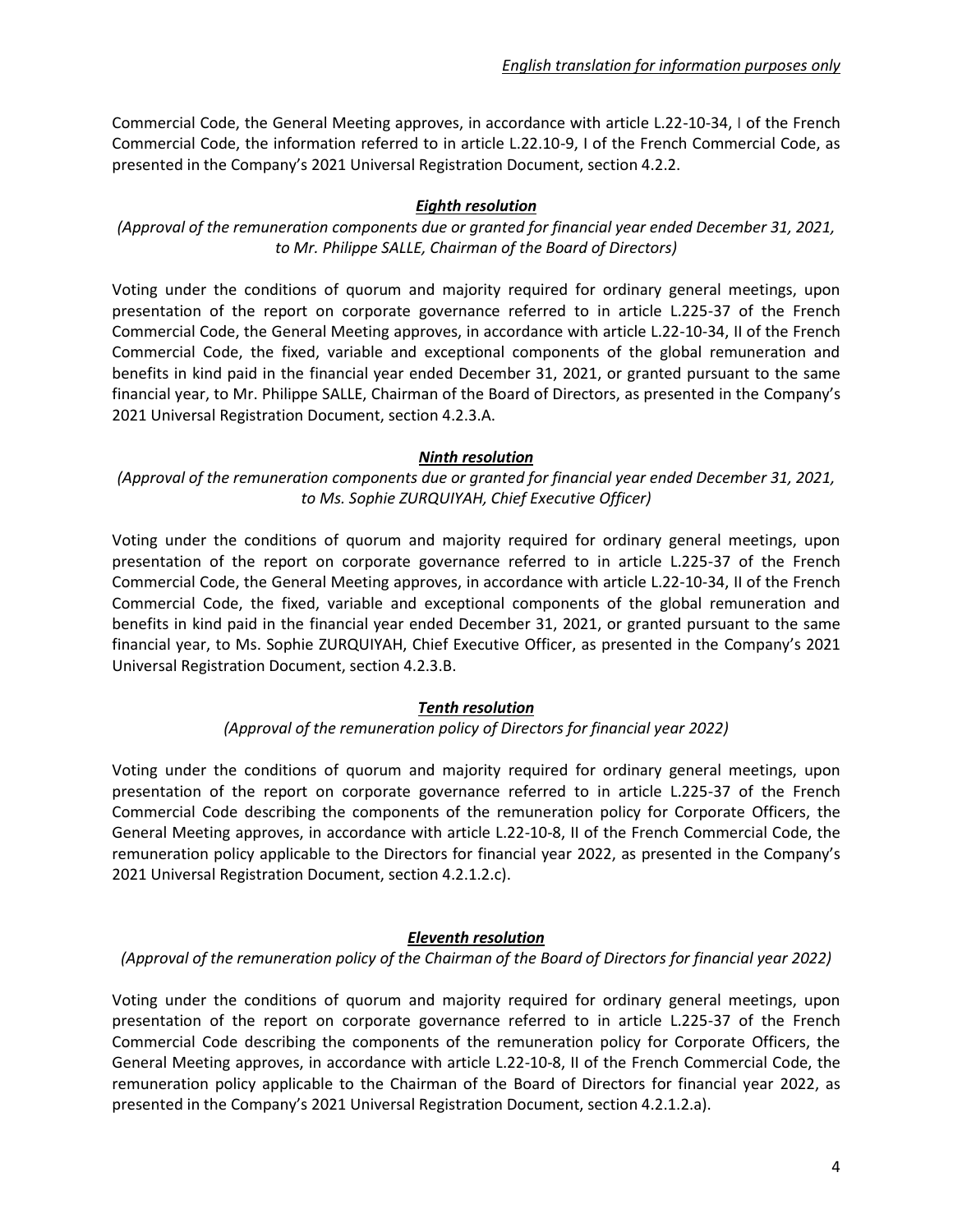## *Twelfth resolution*

*(Approval of the remuneration policy of the Chief Executive Officer for financial year 2022)* 

Voting under the conditions of quorum and majority required for ordinary general meetings, upon presentation of the report on corporate governance referred to in article L.225-37 of the French Commercial Code describing the components of the remuneration policy for Corporate Officers, the General Meeting approves, in accordance with article L.22-10-8, II, of the French Commercial Code, the remuneration policy applicable to the Chief Executive Officer for financial year 2022, as presented in the Company's 2021 Universal Registration Document, section 4.2.1.2.b).

#### *Thirteenth resolution*

*(Delegation of powers and authority to the Board of Directors to trade in the Company's shares)*

Upon presentation of the report of the Board of Directors, voting under the conditions of quorum and majority required for ordinary general meetings, the General Meeting authorizes the Board of Directors, pursuant to the provisions of articles L.22-10-62 et seq. of the French Commercial Code, articles 241-1 et seq. of the General Regulations of the French *Autorité des Marchés Financiers*, European Regulation (EU) N° 596/2014 dated April 16, 2014, on market abuse, and Delegated Regulation (EU) N° 2016/1052 of the European Commission dated March 8, 2016, with the ability to subdelegate, purchase, or cause to be purchased Company shares under the conditions set forth below.

The maximum purchase price per share shall be  $\epsilon$ 4.02 (acquisition costs excluded).

For information only, as of February 28, 2022, the Company held 24,996 treasury shares out of the 711,788,233 total shares comprising the Company's share capital. In such conditions, the maximum amount of shares that the Company could purchase would be 71,153,827 shares, corresponding to a maximum investment of €286,038,385 based on the maximum purchase price per share mentioned above.

The General Meeting delegates to the Board of Directors, in the event of a change in the par value of the share, a capital increase through the capitalization of reserves, an allocation of free shares, a stock split or reverse stock split, a distribution of reserves or any other assets, a capital redemption, or any other transaction affecting the share capital or shareholders' equity, the power to adjust the maximum purchase price mentioned above to take into account the impact of such transactions on the value of the share.

The purchases of the Company's shares may relate to a number of shares such that, on the date of each repurchase, the total number of shares purchased by the Company since the beginning of the repurchase program (including those subject to such repurchase) does not exceed 10% of the shares comprising the Company's share capital on that date (taking into account transactions affecting the share capital after the date of this General Meeting), except that:

- (i) the number of shares acquired with a view to their retention and subsequent delivery in the context of a merger, demerger or contribution transaction may not exceed 5% of the share capital (in accordance with the provisions of article L.22-10-62, paragraph 6, of the French Commercial Code; and
- (ii) when shares are bought back to promote liquidity under the conditions defined in the French *Autorité des Marchés Financiers* General Regulations, the number of shares taken into account for the calculation of the 10% limit provided for above corresponds to the number of shares purchased less the number of shares resold during the term of the authorization.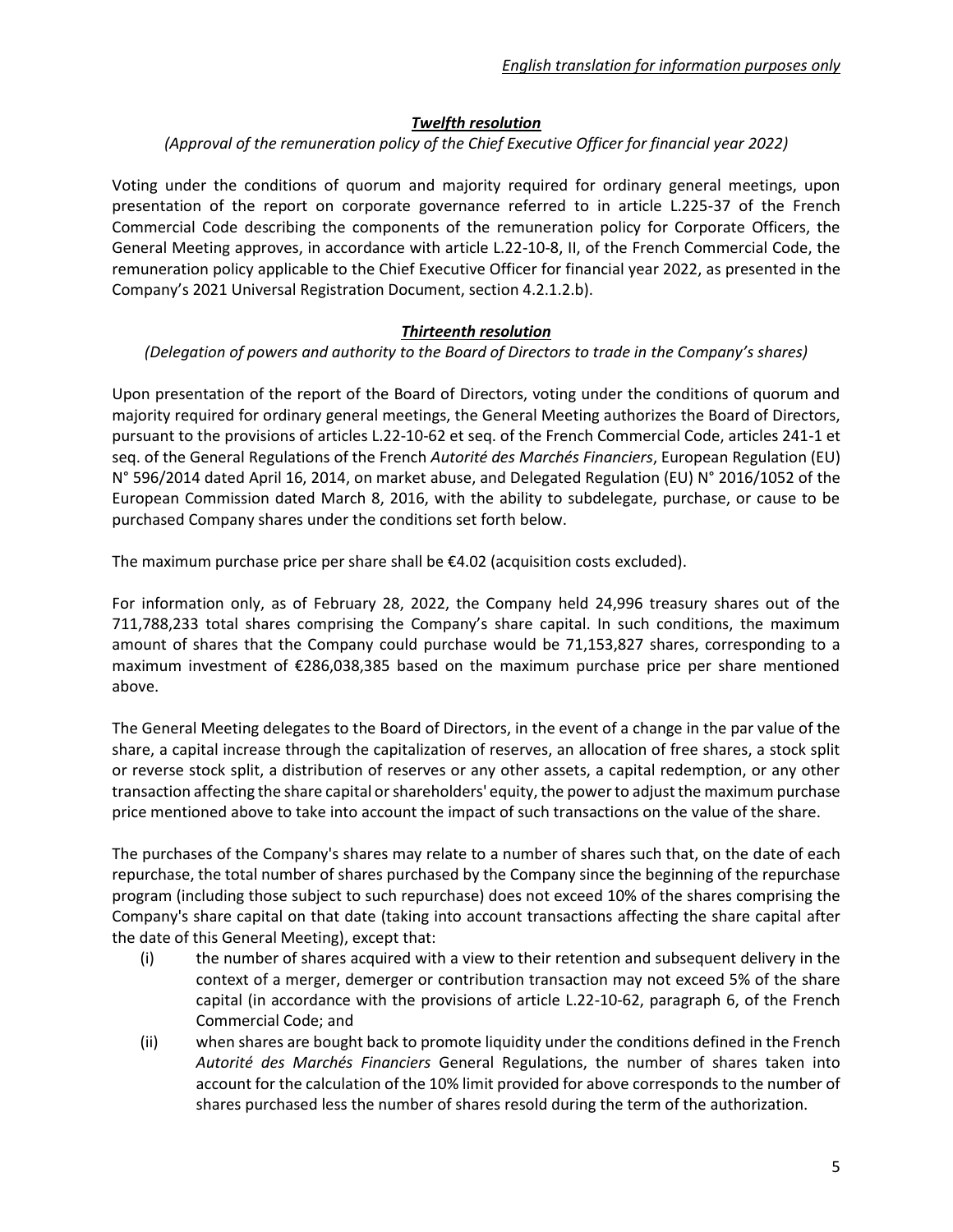The objectives of this share repurchase program are the following:

- to ensure the facilitation of the secondary market or the liquidity of CGG shares through a liquidity contract entered into with an investment service provider acting in compliance with the market practice admitted by the *French Autorité des Marchés Financiers* (as amended from time to time);
- to deliver shares upon the exercise of rights attached to securities giving access, immediately or in the future, to the Company's shares by redemption, conversion, exchange, presentation of a warrant or by any other means;
- to retain or remit, immediately or in the future, shares in exchange for shares in the framework of mergers, spin-offs or contributions, or as exchange, payment or other transfer in the framework of external growth transactions;
- to allocate or sell shares thus acquired to employees and/or corporate officers (under the terms and conditions provided for by law), in particular to allocate performance shares pursuant to the provisions of articles L.22-10-59 et seq. of the French Commercial Code, to allocate or sell shares to employees in connection with their profit-sharing scheme or the implementation of any company or group savings plan (or similar plan) under the terms and conditions provided for by law and in particular articles L.3332-1 et seq. of the French Labor Code, and in general, to meet obligations related to stock option plans or other share allocations to employees or corporate officers of the Company or an associated company, or to cover a shareholding offer structured by a banking institution, or an entity controlled by such an institution within the meaning of article L.233-3 of the French Commercial Code, made at the Company's request;
- to cancel shares through capital reduction, in the framework of the capital reduction authorization in force granted by the General Meeting; and
- generally, to implement any market practice that may be admitted by the French *Autorité des Marchés Financiers* and, more generally, to carry out any other transaction in compliance with applicable regulations (in such a case, the Company will inform its shareholders by means of a press release).

In accordance with such objectives, the treasury shares so acquired may be either kept, cancelled, sold or transferred. The shares may be acquired, sold or transferred, within the limits authorized by the legal and regulatory provisions in force, except as from the filing by a third party of a public offer on the Company's shares until the end of the offer period, and by any means, in particular on regulated markets, multilateral trading facilities, through systematic internalisers or over-the-counter transactions, including through the acquisition or sale of blocks of shares, through public tender or exchange offers, or through the use of options or other forward financial instruments traded on regulated markets, multilateral trading facilities, through systematic internalisers or over-the-counter transactions, either directly or indirectly through an investment services provider, or in any other manner (without limiting the portion of the repurchase program that may be carried out by any of these means).

The General Meeting grants full powers to the Board of Directors, with the ability to subdelegate such powers in compliance with the law, to decide and implement this authorization, to specify, if necessary, the terms and conditions of the authorization, to carry out the share repurchase program, and in particular to place any stock market orders, enter into any agreements, allocate or reallocate the shares acquired to the objectives pursued under applicable legal and regulatory conditions, set the terms and conditions under which, if applicable, the rights of holders of securities giving access to the capital or other rights giving access to the capital will be preserved in compliance with legal and regulatory provisions and, if applicable, in accordance with contractual stipulations providing for other cases of adjustment, make any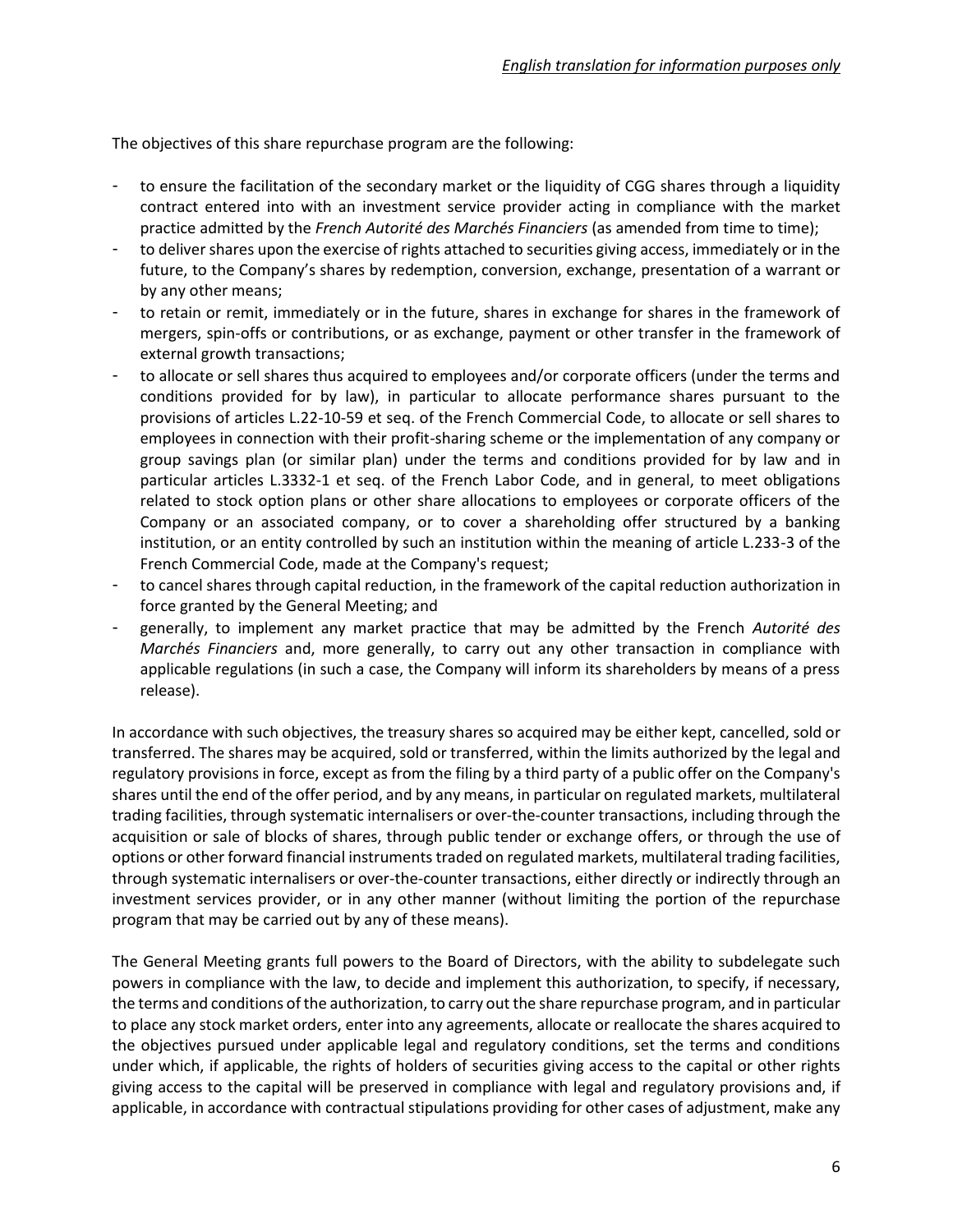declarations to the French *Autorité des Marchés Financiers* and any other competent authority, carry out any other formalities and, in general, do whatever is necessary.

This authorization cancels, effective as of the date of this General Meeting, any unused portion of any previous authorization for the same purpose.

This authorization shall remain valid until the shareholders decide otherwise and for a maximum period of eighteen (18) months from the date of this General Meeting.

#### **RESOLUTIONS FALLING UNDER THE AUTHORITY OF THE EXTRAORDINARY GENERAL MEETING**

### *Fourteenth resolution*

*(Authorization given to the Board of Directors to grant performance shares to certain employees and/or senior executive officers of the Company and/or of companies related to it)*

Having considered the Board of Directors' report and the Auditors' special report, the General Meeting, voting under the quorum and majority requirements for extraordinary general meetings, and in accordance with Articles L. 225-129-1, L. 225-197-1 et seq., L. 22-10-59 and L. 22-10-60 of the French Commercial Code:

- 1. Authorizes the Board of Directors, with the option to subdelegate such powers within the limits set by the legal and regulatory provisions, to allocate, free of charges, existing shares or shares to be issued ("performance shares"), in one or several times, to certain employees and/or senior executive officers of the Company and / or of Companies or Economic Interest Group (GIE) related to it within the meaning of Article L. 225-197-2 of the French Commercial Code, for a maximum percentage than cannot exceed **1% of the share capital of the Company on the date of the meeting of the Board of Directors deciding their allocation**. Within the above-mentioned ceiling, the total amount of shares granted to Executive Company officers pursuant to this authorization may not exceed a percentage of **0.15% of the share capital of the Company on the date of the meeting of the Board of Directors deciding their allocation**. 100% of the shares granted to executive corporate officers and members of the Executive Leadership Team under this authorization will be subject to the achievement of performance conditions. The shares granted to other beneficiaries (excluding executive corporate officers and members of the Executive Leadership Team), subject to presence condition only, by virtue of this authorization, may not represent more than **0.25%** of the share capital of the Company on the date of the meeting of the Board of Directors deciding on their allocation. It is specified that the amounts thus defined do not include any adjustment that may be made in accordance with legal and regulatory conditions;
- 2. Regarding senior executive officers, reminds that the Board of Directors shall, under the conditions laid down by the law, whether impose a non-transferability clause on the performance shares granted to them before termination of their office or set a minimum number of performance shares that they must hold as registered shares until the termination of their office;
- 3. Sets the minimum vesting period at the end of which the grant of performance shares is final as follows: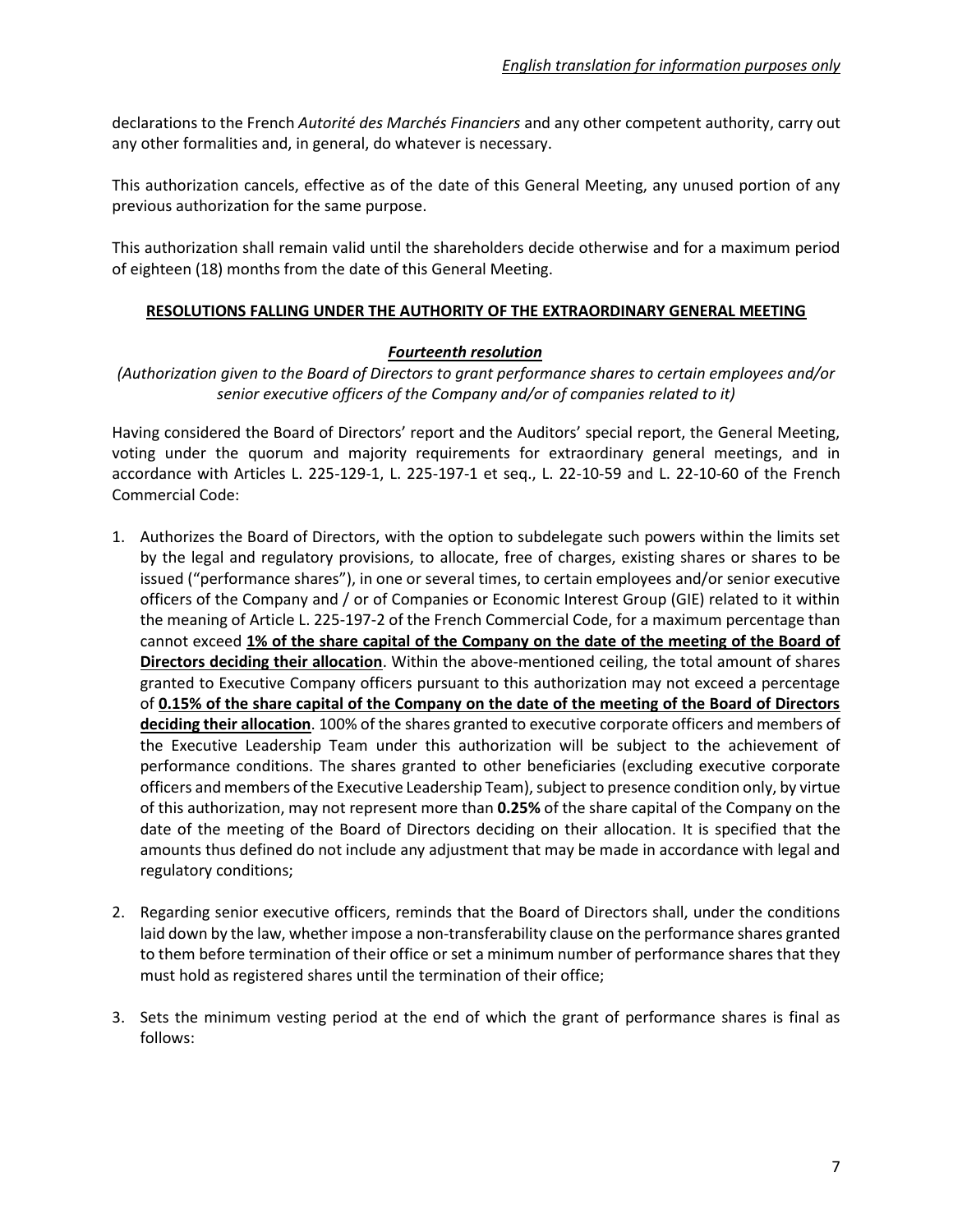- for senior executive officers and employees members of the Executive Leadership Team: 3 (three) years as from their grant by the Board of Directors. This General Meeting gives full powers to the Board of Directors to set, if appropriate, a longer vesting period and/or a holding period;
- for employees who are not members of the Executive Leadership Team: 2 (two) years as from their grant by the Board of Directors, it being specified that the Board of Directors shall, for each grant, set a minimum vesting period of 3 (three) years for at least 50% of the shares granted. This General Meeting gives full powers to the Board of Directors to set, if appropriate, a longer vesting period and/or a holding period;
- 4. Decides that in the event of the incapacity of a beneficiary falling into the second or third categories provided by Article L. 341-4 of the French Social Security Code, the shares will be definitively acquired by him/her before the end of the remaining vesting period. The said shares shall be freely transferable as from their delivery. In addition, in the event of a beneficiary's death, his/her heirs may request the acquisition of the shares within a period of 6 (six) months as from the date of the death;
- 5. Duly records that in the event of a free allocation of new shares, the present authorization will entail, as and when the said shares are definitely granted, a capital increase through the capitalization of reserves, profits or share premiums in favor of the beneficiaries of the shares issued pursuant to this resolution, and the express waiver by the shareholders of their subscription right in favor of the beneficiaries of the shares that would be issued pursuant to this resolution;
- 6. Decides that the Board of Directors may not, except with the prior authorization of the General Meeting, use this delegation upon the filing by a third party of a proposed takeover bid for the Company's securities, until the end of the bid period;
- 7. Delegates full powers to the Board of Directors, with the option to sub-delegate within the limits set by the legal and regulatory provisions, to implement this authorization within the limits and under the conditions set out above, in order, including but not limited to:
	- to determine the category or categories of beneficiaries of the grant(s), and to establish their identity;
	- to determine the length of the vesting period, and, in case of a holding period, the duration of the holding period applicable to the share grant(s), within the above-defined limits;
	- to set performance conditions and criteria to be met for the grant(s), it being specified that grants will have to be determined in accordance with the following performance criteria to be achieved over the acquisition period:
		- i. 40% of the grant is based on the achievement of a Free EBITDA target: in case this objective is not achieved, no rights shall be acquired in respect of this performance criterion;
		- ii. 40% of the grant is based on the achievement of an average net debt on EBITDAs target: in case this objective is not achieved, no rights shall be acquired in respect of this second performance criterion.
		- iii. 20% of the grant is based on the achievement of an environment, Social and governance (ESG) objective: in case this objective is not achieved, no rights shall be acquired in respect of the third performance criterion. This ESG objective is made up of the following criteria: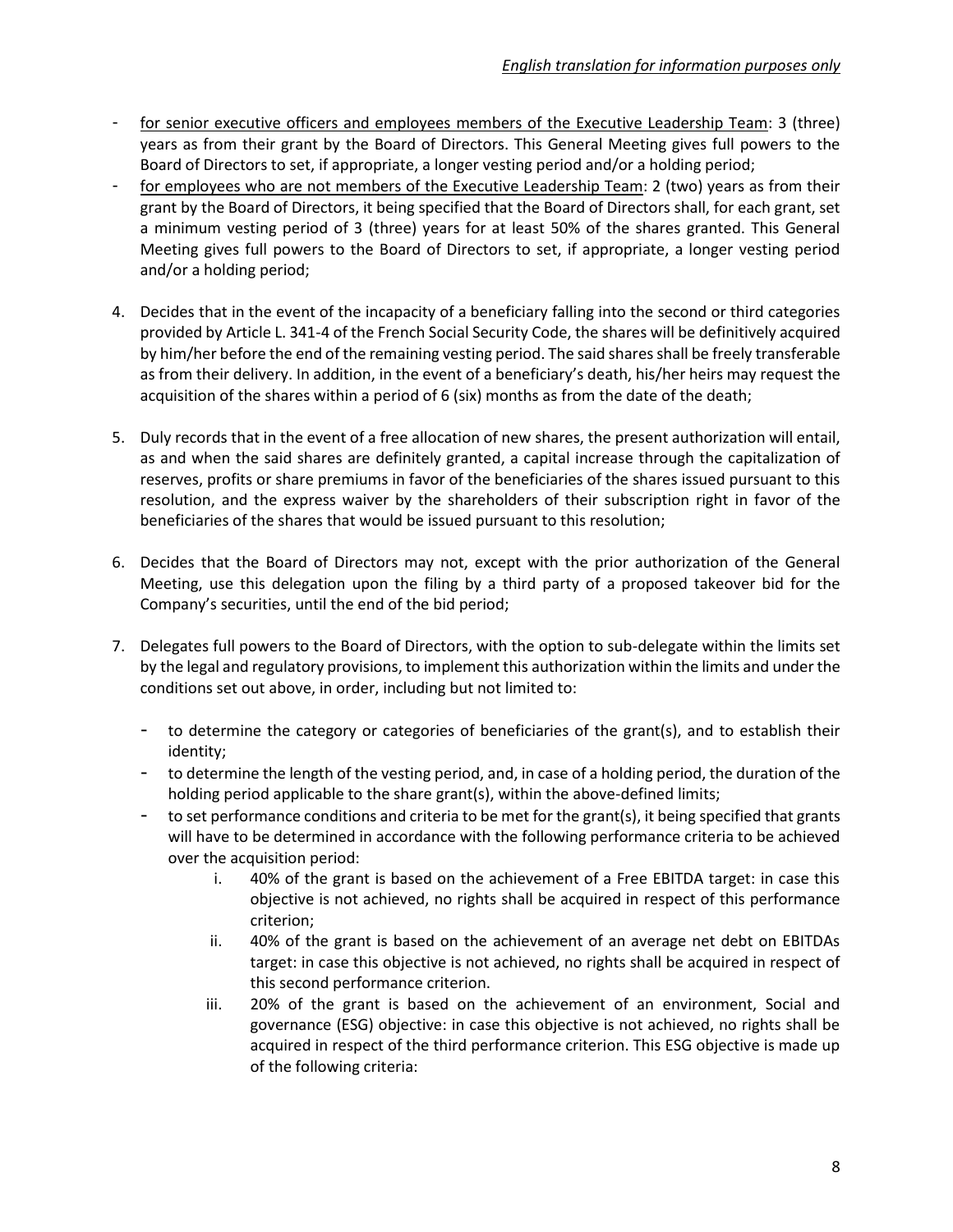- $\circ$  Environmental up to 40%: including, but not limited to, demanding objectives in terms of reduction of greenhouse gas emissions, energy efficiency and use of renewable energy,
- $\circ$  Social up to 40%: including, but not limited to, objectives of diversity and inclusion and engagement of the group's employees,
- o Safety up to 20%: including, but not limited to, the incident rate.

The maximum vesting rate for each performance criterion may not exceed 100% of the share of the criterion. Thus, the maximum vesting rate may not exceed 100% of the allocation.

- to decide the amount of the grant(s), the dates and the terms and conditions of each grant, and the date, which may be retroactive, from which the securities issued will rank for dividends;
- to adjust if appropriate during the vesting period, the number of shares related to any transactions affecting the Company's capital or the shareholders' equity in order to preserve the beneficiaries' rights;
- in the case of an issuance of new shares, to charge if appropriate any sums required for the liberation of the said shares against reserves, profits or share premiums;
- to note the completion of each capital increase, up to the amount of the shares effectively subscribed, to carry out the necessary administrative formalities and to make the corresponding amendments to the articles of association;
- at its sole discretion, after each increase, to charge the costs of the capital increase against the amount of the premiums related to it, and to deduct from this amount the required sums to bring the legal reserve up to one tenth of the new capital;
- generally speaking, to take all measures to carry out capital increases, under the legal and regulatory provisions, to conclude any agreements (in particular to ensure the successful completion of the issue), to require any authorization, to process any formalities, and to do what has to be done to bring the planned issues to a successful conclusion or postpone them;
- 8. Decides that this authorization is valid for twenty-six (26) months, as from the date of this General meeting, and duly notes that this delegation cancels as of today, the unused portion (if any) of any previous authorization with the same purpose.

In accordance with Article L. 225-197-4 of the French Commercial Code, the Board of Directors shall inform the General Meeting each year of the operations carried out pursuant to this resolution.

It is stated that the ceilings for capital increases provided pursuant to this resolution will be deducted from the overall ceiling of the issue authorizations resulting from the  $17<sup>th</sup>$  resolution.

# *Fifteenth resolution*

*(Authorization to be given to the Board of Directors to grant Company's subscription or purchase options to certain employees and/or senior executive officers of the Company and/or of companies related to it)*

Having considered the Board of Directors' report and the Auditors' special report, the General Meeting, voting under the quorum and majority requirements for extraordinary general meetings, and in accordance with Articles L. 225-177 to L. 225-185 and L. 22-10-56 of the French Commercial Code:

1. Authorizes the Board of Directors to grant, in one or several times, options to subscribe for new Company's shares and/or options to purchase existing Company's shares ("stock-options"), to certain employees and / or to senior executive officers of the Company and/or of Companies or Economic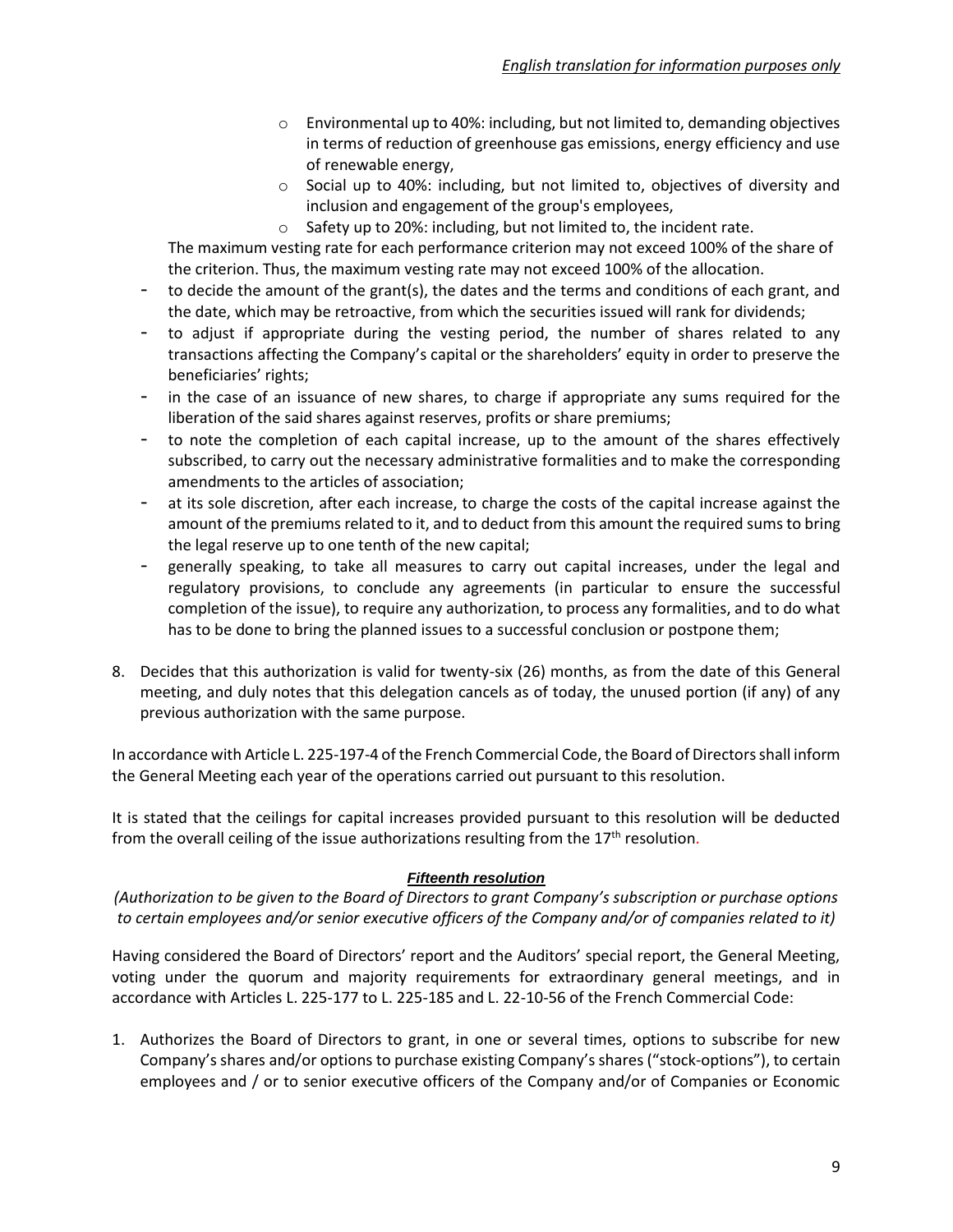Interest Group (GIE) related to it and satisfying the conditions laid down by Articles L. 225-177 and L. 225-180 of the French Commercial Code;

- 2. Decides that the total amount of stock-options thus granted may not give entitlement to a total number of shares exceeding **1% of the share capital of the Company on the date of the meeting of the Board of Directors deciding their allocation**. Stock-options granted to senior executive officers pursuant to this resolution may not exceed a sub-ceiling of **0.15% of the share capital of the Company on the date of the meeting of the Board of Directors deciding their allocation.** It is specified that the total number of shares thus defined does not include any adjustments that may be made according to the provisions of the French Commercial Code or any contractual stipulations in case of any transactions affecting the Company's share capital;
- 3. Decides that the subscription price will be equal to 100% of the average quoted price over the twenty trading sessions preceding the date of the grant. Regarding options to purchase, the share price on the day the option is granted will be equal to 100 % of the average cost basis of shares held by the Company according to Article L. 22-10-62 of the French Commercial Code;
- 4. Decides that the Board of Directors will determine criteria to be met for stock-options' grants and will determine the list or categories of their beneficiaries and the number of options granted within the above-mentioned limits;
- 5. Decides that stock-options granted to senior executive officers and employees members of the Executive Leadership Team will be subject to performance conditions set by the Board of Directors, it being specified that stock-options granted will be subject to the following performance conditions to be achieved over the acquisition period:
	- i. 40% of the grant, is subject to a CGG share price growth condition compared to the relative evolution of an index composed of a panel of peers including CGG's competitors operating mainly in the oil exploration field and related fields, as defined by the Board of Directors, it being specified that:
		- $\circ$  For a growth of the CGG share strictly inferior to 100% of the median growth of the panel of peers, no rights shall be acquired in respect of this first performance criterion;
		- $\circ$  A growth of the CGG share equal to 100% of the median growth of the panel of peers will allow the vesting of 75% of the options in respect of this first performance criterion
		- $\circ$  A growth of the CGG share strictly greater than 100%, and strictly less than 130% of the median growth of the panel of peers will allow the vesting of 75% to 100% of the options on the basis of a linear acquisition scale, in respect of this first performance criterion
		- $\circ$  A growth greater than or equal to 130% of the median growth of the panel of peers will allow the vesting of 100% of the options in respect of this first performance criterion.
	- ii. 20% of the grant, is subject to a condition related to the achievement of a Free EBITDA target: in case this objective is not achieved, no rights shall be acquired in respect of this second performance criterion;
	- iii. 20% of the grant, is subject to a condition related to the achievement of an average net debt on EBITDAs target: in case this objective is not achieved, no rights shall be acquired in respect of this third performance criterion;
	- iv. 20% of the grant is based on the achievement of an Environment, Social and Governance (ESG) objective: in case this objective is not achieved, no rights shall be acquired in respect of the third performance criterion. This ESG objective is made up of the following criteria: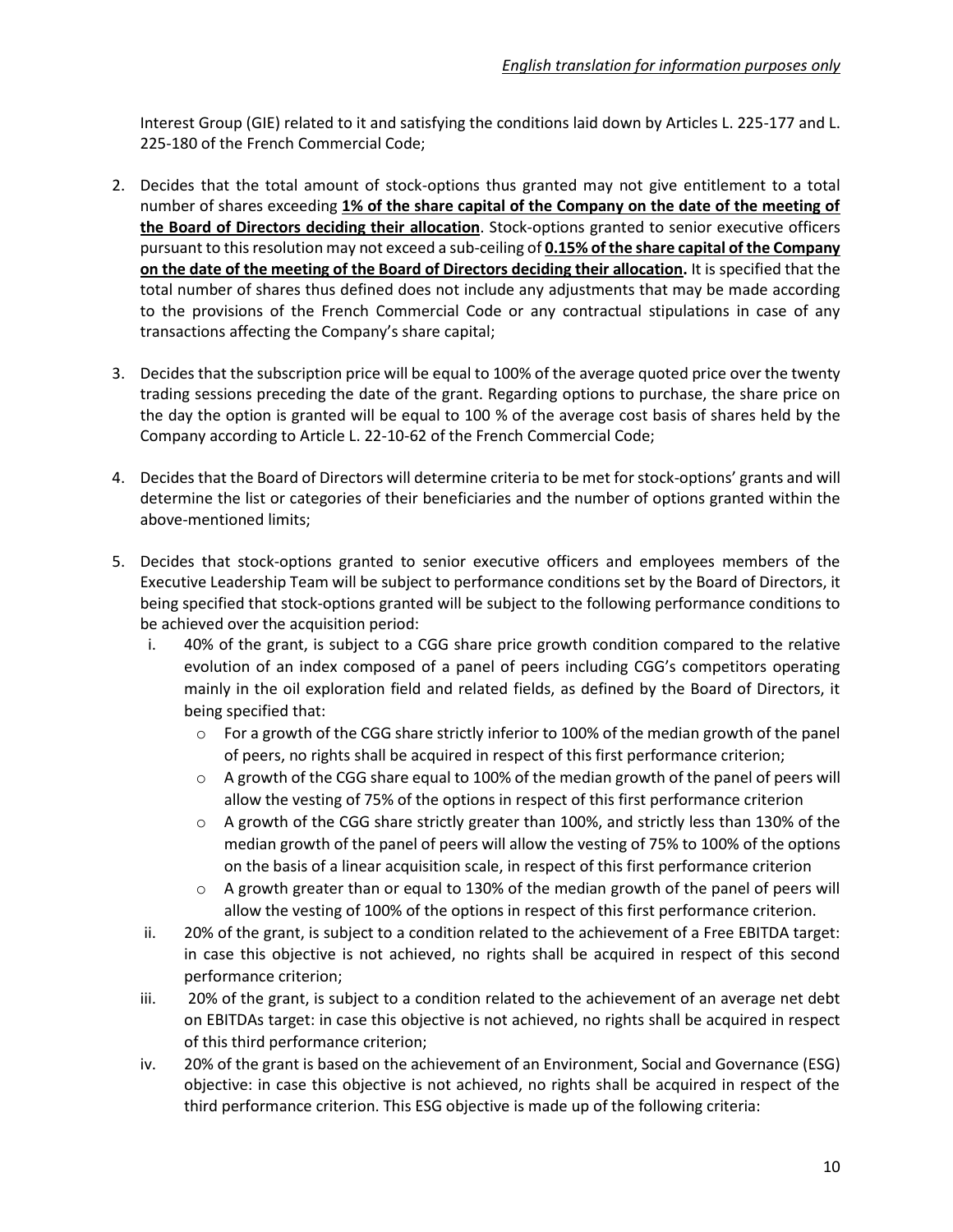- $\circ$  Environmental up to 40%: including, but not limited to, demanding objectives in terms of reduction of greenhouse gas emissions, energy efficiency and use of renewable energy,
- o Social up to 40%: including, but not limited to, objectives of diversity and inclusion and engagement of the group's employees,
- o Safety up to 20%: including, but not limited to, the incident rate.

The maximum vesting rate for each performance criterion may not exceed 100% of the share of the criterion. Thus, the maximum vesting rate may not exceed 100% of the allocation.

- 6. Decides that options must be exercised within a maximum period of 6 (six) to 8 (eight) years, as of the date of their grant by the Board of Directors;
- 7. Duly notes that this authorization automatically entails, for the benefit of beneficiaries of subscription options for new shares, the express waiver by the Shareholders of their preferential subscription rights to the shares that will be issued as and when the options are exercised;
- 8. Decides that the initial grant(s) conditions may not be subsequently modified;
- 9. Decides that the Board of Directors may not, except with the prior authorization of the General Meeting, use this delegation upon the filing by a third-party of a proposed takeover bid for the Company's securities, until the end of the bid period;
- 10. Delegates full powers to the Board of Directors with the option of sub-delegation within the legal and regulatory provisions applicable, to implement this authorization within the limits and under the conditions above defined, in order, including but not limited to:
	- to determine if the options granted are options to subscribe and/or options to purchase Company shares, and, if appropriate, to change its choice before the opening of the exercise period for the options;
	- to set the conditions under which the options will be granted, as well as the list of beneficiaries and the number of options granted, and, if appropriate, their allocation criteria;
	- to set the subscription price or the purchase price of the Company shares in accordance with the legal and regulatory provisions;
	- to set the terms and conditions of the options, including the date(s) or exercise periods, it being specified that the Board of Directors may (a) anticipate these dates or periods (b) maintain the grant of options or (c) change the dates or periods during which the shares obtained through the exercise of the options may not be transferred or converted into bearer shares;
	- to set, if appropriate, performance conditions or other conditions conditioning the right to exercise options;
	- to determine the date, which may be retroactive, from which the new shares derived from the exercise of stock options shall rank for dividends;
	- to determine the period at the end of which the options will be definitively vested and may be exercised by the beneficiaries, which shall not be inferior to:
		- (a) 3 (three) years for options granted to senior executive Officers and to employees members of the Executive Leadership Team and,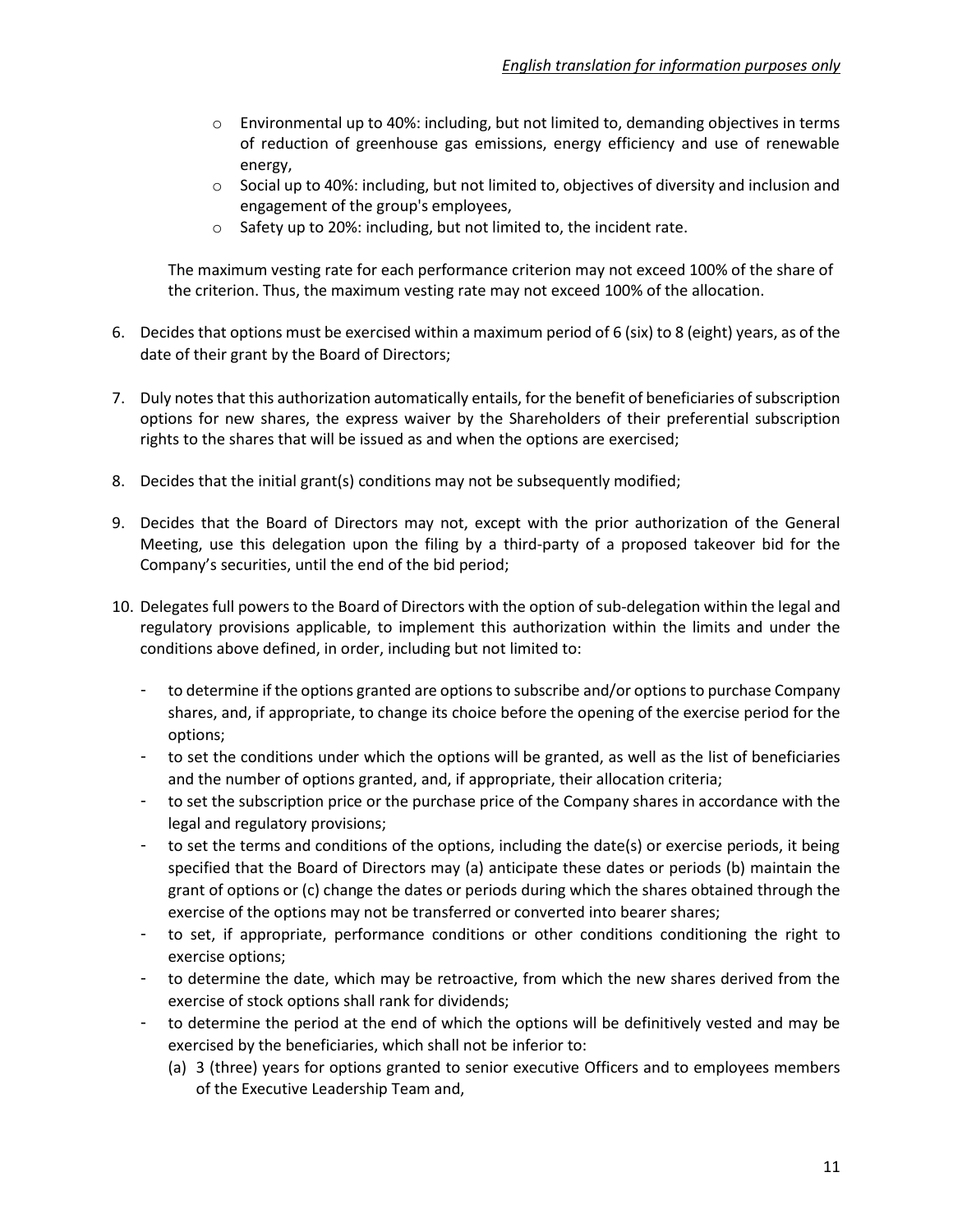(b) 3 (three) years for at least 50% of the options granted (this percentage shall be respected for each grant) to employees who are not members of the Executive Leadership Team, and 2 (two) years for the other options.

The Board of Directors may allow exceptions to the above-mentioned period related to the beneficiaries' personal situation (including death, retirement, incapacity, dismissal) and independent of the beneficiaries (including a takeover bid, a subsidiary leaving the Group);

- to adjust if appropriate, during the vesting period, the number of options related to any transactions affecting the Company's capital or the Shareholders' equity in order to preserve the beneficiaries' rights;
- in the case of an issuance of new shares, to charge if appropriate any sums required for the liberation of the said shares against reserves, profits or share premiums;
- to note the completion of each capital increase, up to the amount of the shares effectively subscribed, to carry out the necessary administrative formalities and to make the corresponding amendments to the articles of association;
- at its sole discretion, after each increase, to charge the costs of the capital increase against the amount of the premiums related to it, and to deduct from this amount the required sums to bring the legal reserve up to one tenth of the new capital;
- generally speaking, to take all measures to carry out capital increases, under the legal and regulatory provisions, to conclude any agreements (in particular to ensure the successful completion of the issue), to require any authorization, to process any formalities, and to do what has to be done to bring the planned issues to a successful conclusion or postpone them;
- 11. Decides that this authorization is valid for twenty-six (26) months, as of the date of this General Meeting, and acknowledges that this delegation cancels as of today, the unused portion (if any) of any previous authorization with the same purpose.

In accordance with Article L. 225-184 of the French Commercial Code, the Board of Directors shall inform the General Meeting each year of the operations carried out pursuant to this resolution.

It is stated that the ceilings for capital increases provided pursuant to this resolution will be deducted from the overall ceiling of the issue authorizations resulting from the  $17<sup>th</sup>$  resolution.

# *Sixteenth resolution*

*(Delegation to the Board of Directors to increase the share capital by issue of shares or securities granting access to the share capital of the Company to members of a Company Savings Plan)*

The General Meeting, voting under the conditions of quorum and majority required for extraordinary general meetings, having reviewed the report of the Board of Directors and the special report of the statutory auditors, and in accordance with articles L. 3332-1 to L. 3332-9 and L. 3332-18 to L. 3332-24 of the French Labor Code and articles L. 225-129-2 et seq., L. 225-138-1 and L. 228-91 et seq. of the French Commercial Code, subject to the approval of the 14<sup>th</sup> and 15<sup>th</sup> resolutions of this Meeting:

− delegates to the Board of Directors, with the faculty to sub-delegate within the conditions provided for by applicable law, its authority to increase, on one or several occasions, in proportions and time period determined by the Board, both in France or abroad, the share capital of the Company for a maximum percentage that cannot exceed **2 % of the share capital of the Company following this**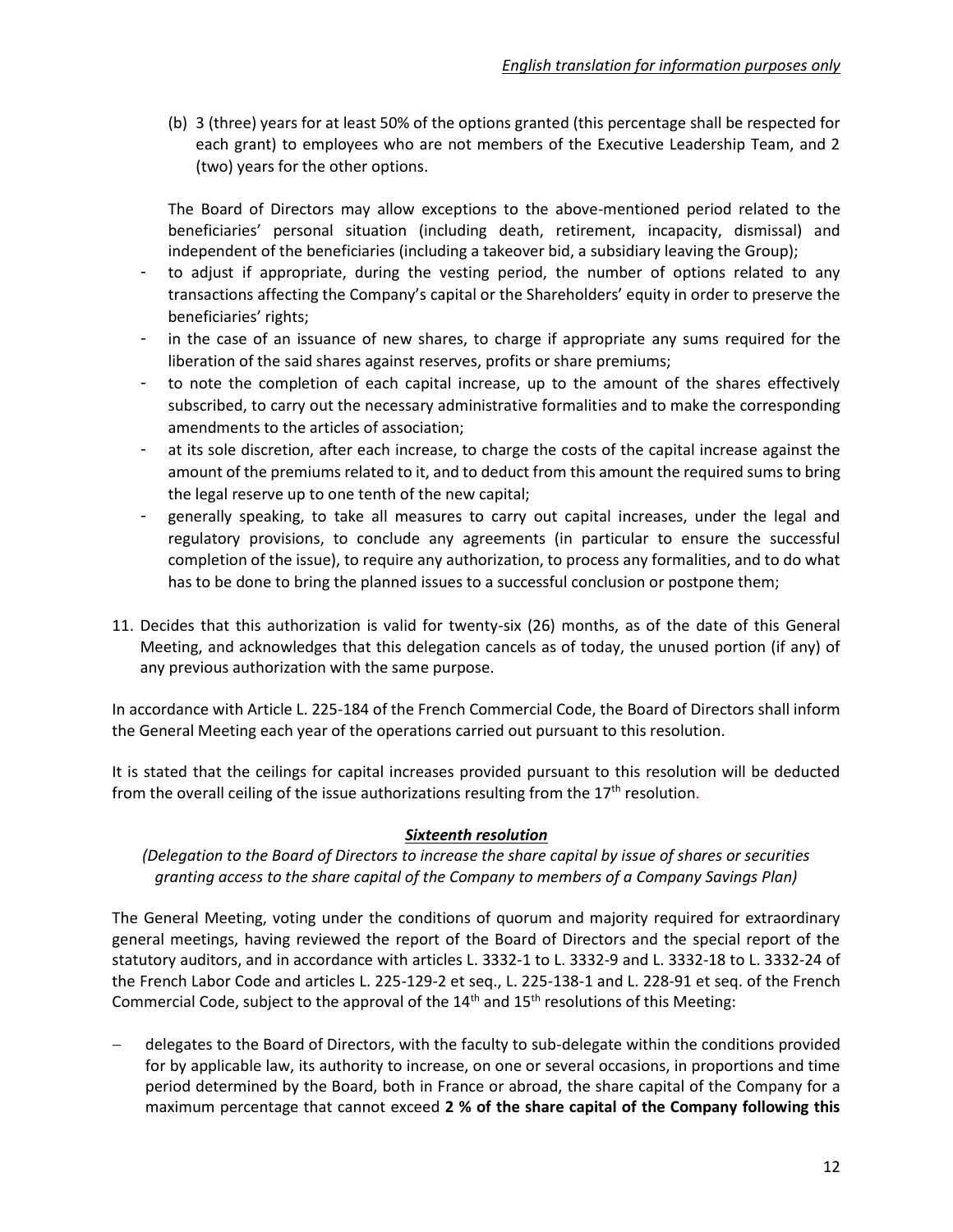**General Meeting** (to which will be added, as the case may be, any additional number of shares to be issued in accordance with applicable legislative and regulatory provisions, and, as the case may be, the applicable contractual provisions in order to preserve the rights of holders of securities or other rights granting access to share capital of the Company), through the issue of shares or other securities granting access to the share capital of the Company reserved for members of the Company Savings Plan and of French or foreign companies of the Group who furthermore fulfill the conditions set out by the Board of Directors, in accordance with the law; it being specified that any share capital increase made pursuant to the present delegation will be allocated to the global limit set by the  $17<sup>th</sup>$  resolution submitted to this Meeting;

- resolves that the Board of Directors shall be entitled to grant free shares or other securities granting access to the share capital of the Company, provided that the total advantage resulting from this grant and, as the case may be, from the discount on the share subscription price, shall not exceed the limits provided for by the applicable laws and regulations;
- resolves that the issue price for the new shares and for other securities granting access to the share capital of the Company shall be set by the Board of Directors in accordance with applicable law and regulations, with the understanding that, in accordance with the above-cited articles L. 3332-18 to L. 3332-24 of the French Labor Code, the discount set by reference to the average of the listed CGG share prices on the regulated market of Euronext in Paris over the twenty trading days preceding the date of the decision of the Board of Directors, or its delegatee, setting the opening date of subscriptions, shall not exceed 30%. The general meeting expressly authorizes the Board of Directors to reduce or cancel said discount if it deems it necessary, including to comply with international accounting standards or, *inter alia*, the legal, accounting, tax and social systems of the countries in which certain beneficiaries reside;
- − resolves that, as the case may be, the characteristics of the other securities granting access to the share capital of the Company will be determined by the Board of Directors in accordance with applicable regulations;
- resolves to waive, in favor of the members of the Company Savings Plan, the shareholders' preferential subscription right shares and securities granting access to the share capital which may be issued pursuant to the present delegation of authority.

The General Meeting grants all powers to the Board of Directors to implement the present delegation of powers and authority and in particular to grant deferred payment of shares and as the case may be, of other securities granting access to the Company's share capital, set the terms and conditions of the operations and set the dates and terms of the issues which will be carried out by virtue of the present authorization, set the opening and closing dates for the subscriptions, the dates at which shares will give the right to dividends, the terms for full payment of shares and other securities with deferred access to the share capital of the Company, request admission and listing of securities on such markets as it may decide, to record the effectiveness of the share capital increases for the number of shares which will actually be subscribed, to carry out, either directly or by proxy, all operations and administrative formalities related to the share capital increases, in particular amending the articles of association accordingly, and, at its sole discretion and if it deems it appropriate, to charge the expenses related to the share capital increase to the amount of share premiums pertaining to these share capital increase and to deduct from this amount the sums required to raise the legal capital reserve to one-tenth of the new share capital after each increase.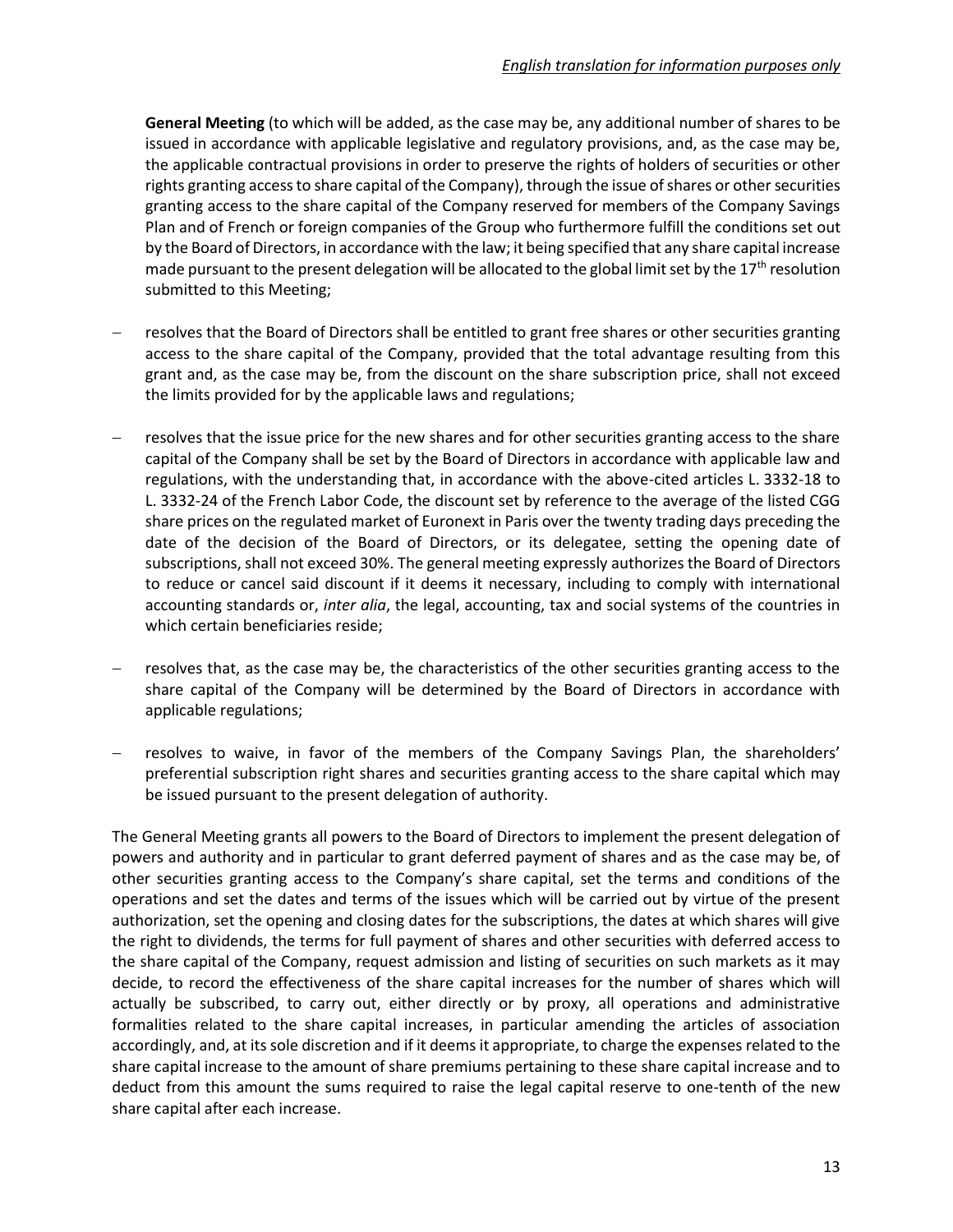This authorization cancels with effect as from the date of this General Meeting, any unused portion of any previous authorization for the same purpose.

The Board of Directors will not be entitled to use this delegation of authority, without prior approval of the General Meeting, from the date of any filing by a third party of a public offer project over the Company's shares until the end of the offer period.

The present authorization is valid for a period of twenty-six (26) months from the date of this General Meeting.

### *Seventeenth resolution*

#### *(Overall ceiling for the authorizations of issue)*

The General Meeting, deciding under the quorum and majority requirements for extraordinary general meetings, having reviewed the report of the Board of Directors, subject to the approval of the 14<sup>th</sup>, 15<sup>th</sup> and 16th resolutions, resolves to fix at **285 000 euros** the ceiling of the aggregate nominal amount of immediate or future share capital increases that may be implemented under the authority delegated to the Board of Directors pursuant to the 14<sup>th</sup>, 15<sup>th</sup> and 16<sup>th</sup> resolutions, of this General Meeting. It is specified that this amount does not include any adjustments that may be made in accordance with applicable legal and regulatory provisions.

# **RESOLUTIONS FALLING UNDER THE AUTHORITY OF THE COMBINED GENERAL MEETING**

# *Eighteenth resolution*

*(Powers for formalities)*

The General Meeting grants full powers to holders of a copy or extract of these minutes to fulfill all necessary legal registration or publication formalities.

\_\_\_\_\_\_\_\_\_\_\_\_\_\_\_\_\_\_\_\_\_\_\_\_\_\_\_\_\_\_

**A. Preliminary formalities to attend the General meeting**

Any shareholder, regardless of the number of shares he/she owns, may attend the Combined General Meeting.

Pursuant to the provisions of section R.22-10-28 of the French Commercial Code, in order to take part in this Combined General Meeting, either in person or by voting remotely or giving a proxy, shareholders must provide evidence of their shareholding through the registration of their shares in their name on the second business day prior to the date of the Combined General meeting at 12:00 a.m. (Paris time), i.e. Tuesday, May 3, 2022 at 12:00 am (Paris time).

# **B. Procedure for taking part in the Combined General Meeting**

1. Shareholders wishing to attend the General meeting in person can: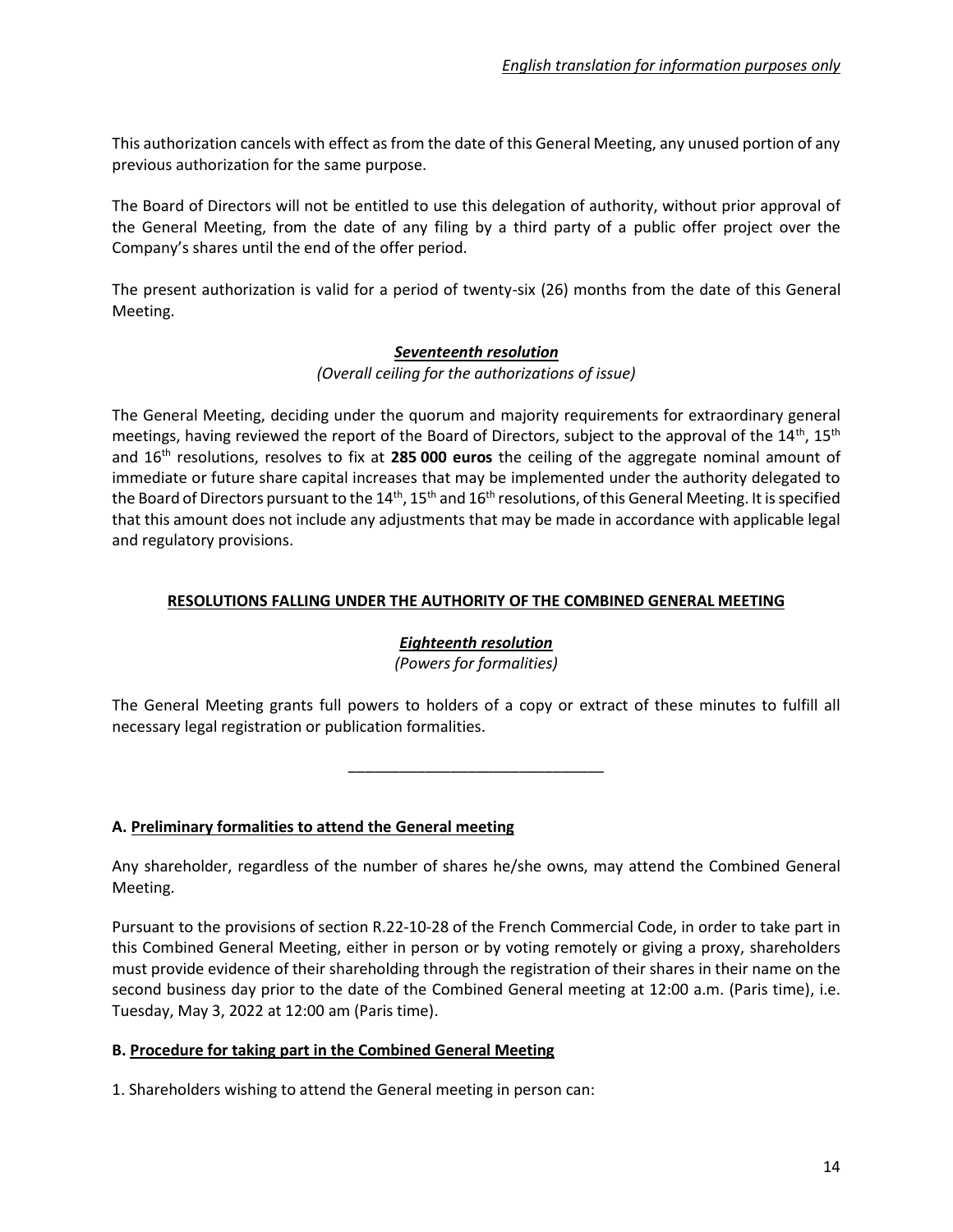- If the shares are held under the **registered form**:

- On the day of the General meeting, go directly to the admission desk specifically provided for this purpose, with an identity document.
- Apply for an admission card, either:
	- through BNP Paribas Services Securities Services by mailing the request to the following address : BNP PARIBAS Securities Services – CTO Assemblées Générales – Grands Moulins de Pantin, 9 rue du Débarcadère – 93761 Pantin Cedex, or
	- on the secure online platform VOTACCESS, accessible via the Planetshares site at the following address : [https://planetshares.bnpparibas.com](https://planetshares.bnpparibas.com/)

Holders of shares in **pure** registered form should log on to the Planetshares site with their usual access codes.

Holders of shares in administered registered form should log on to the Planetshares site by using their account number located on the top right of the voting form. Shareholders that experience any technical difficulties (including forgotten IDs or passwords) may contact the number 0 826 109 119 (or +33 1 55 77 40 57 for calls from outside France) (toll-free from a landline).

After logging in, registered shareholders should follow the on-screen instructions to access the VOTACCESS site and request an admission card.

- If the shares are held under the **bearer form** :

- apply for an admission card directly with the authorized intermediary in charge of their share account.
- If the authorized intermediary in charge of their share account is connected to the VOTACCESS site, the shareholders may also request an admission card electronically via the following process:

After logging on to the internal portal of the authorized intermediary with their usual login identification information, shareholders should click on the icon that appears on the line corresponding to their CGG shares and follow the on-screen instructions to access the VOTACCESS site and request an admission card.

**2**. Shareholders who do not attend the General meeting in person but wish to cast a postal vote or give a proxy to the Chairman of the General meeting or appoint a proxy of their choice may:

- If the shares are held under the **registered form**, either:

• Send back the voting form/proxy voting form attached to the convening notice to the following address : BNP Paribas Securities Services – CTO Assemblées Générales – Grands Moulins de Pantin, 9 rue du Débarcadère, 93761 Pantin Cedex.

In accordance with section R. 225-77 of the French Commercial Code, the voting forms, appointments or cancellations of proxies sent by post must be received at the latest three calendar-days before the date of the General meeting, i.e. on Monday, May 2, 2022.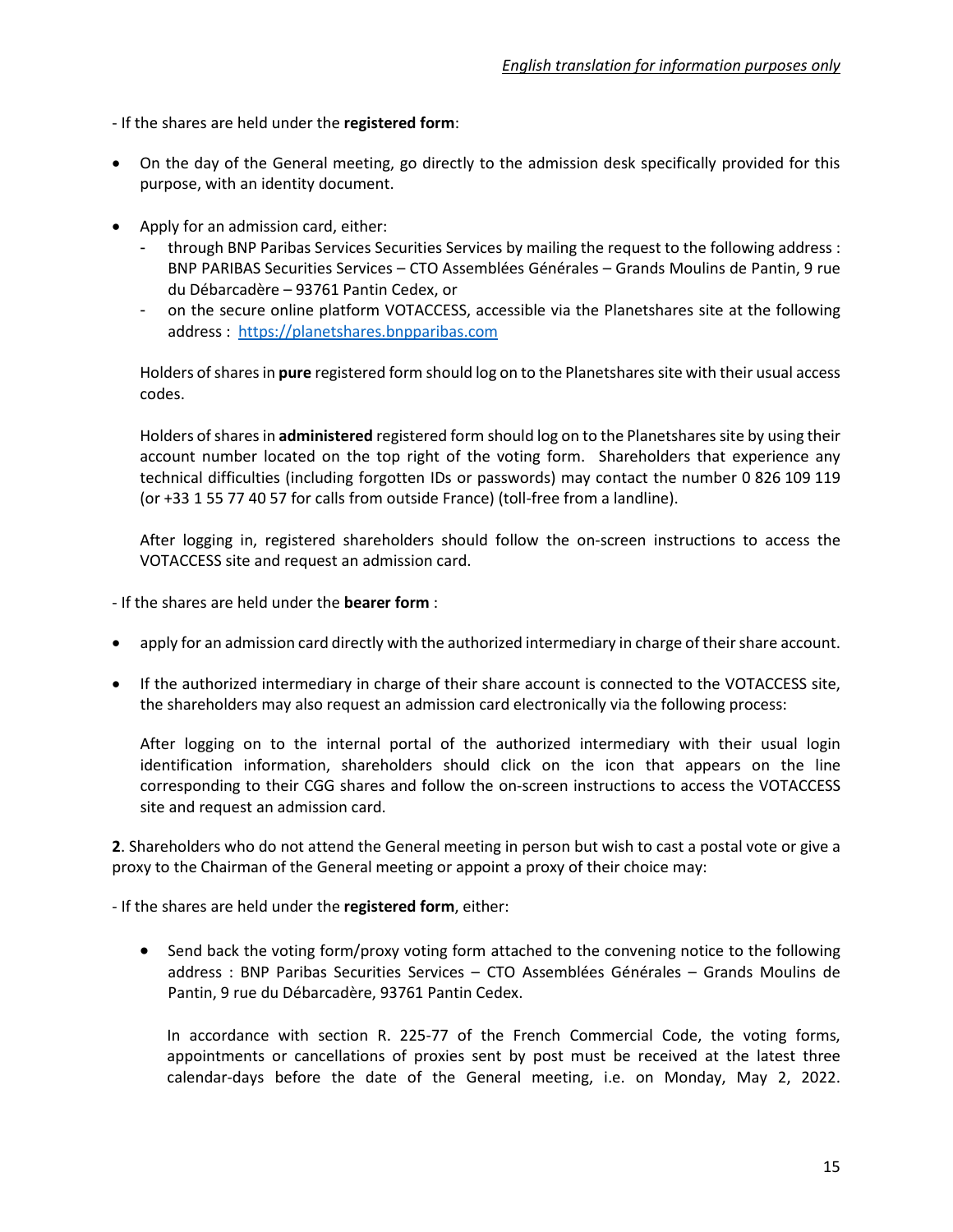or

• Send their voting instructions and appoint or cancel a proxy online before the General meeting on the VOTACCESS platform, under the conditions set out hereafter:

Holders of shares in pure registered form or administered registered form who wish to vote online should log on to the VOTACCESS secure platform via the Planetshares site at the following address: [https://planetshares.bnpparibas.com.](https://planetshares.bnpparibas.com/)

Holders of pure registered shares should log on to the Planetshares site with their usual access codes.

Holders of administered registered shares should log on to the Planetshares site with their account number located on the top right of the voting form. Shareholders that experience any technical difficulties (including forgotten IDs or passwords) may contact the number 0 826 109 119 (or +33 1 55 77 40 57 for calls from outside France) (toll-free from a landline).

After logging on, shareholders should follow the on-screen instructions to reach VOTACCESS where they will be able to communicate their voting instructions or appoint or cancel a proxy.

- If the shares are held under the **bearer form**:

• Apply for the postal voting form/proxy voting form directly to the authorized intermediary in charge of their share account, as from the date of the convening notice of the General Meeting. Such a form shall be accompanied by a statement of holdings delivered by the authorized intermediary and shall be sent to the following address : BNP Paribas Securities Services - CTO Assemblées Générales – Grands Moulins de Pantin, 9 rue du Débarcadère, 93761 Pantin Cedex**.**

Pursuant to the provisions of section R.225-77 of the French Commercial Code, the voting form, in order to be taken into account, must be received at the Company's registered office or by BNP Paribas Securities Services, no later than three days prior to the date of the General meeting, i.e. Monday, May 2, 2022 at the latest.

- Holders of bearer shares whose authorized intermediary is connected to VOTACCESS should log on to their authorized intermediary's website with their usual identification information. They should then click on the icon that appears on the line corresponding to their CGG shares and follow the on-screen instructions to access the VOTACCESS website and vote or appoint or cancel a proxy.
- Pursuant to the provisions of sections R.225-79 and R.22-10-24 of the French Commercial Code, holders of bearer shares whose authorized intermediary is not connected to VOTACCESS should notify the appointment or cancellation of a proxy electronically to their authorized intermediary via the following process:

- Shareholders may send an email to [paris.bp2s.france.cts.mandats@bnpparibas.com.](mailto:paris.bp2s.france.cts.mandats@bnpparibas.com)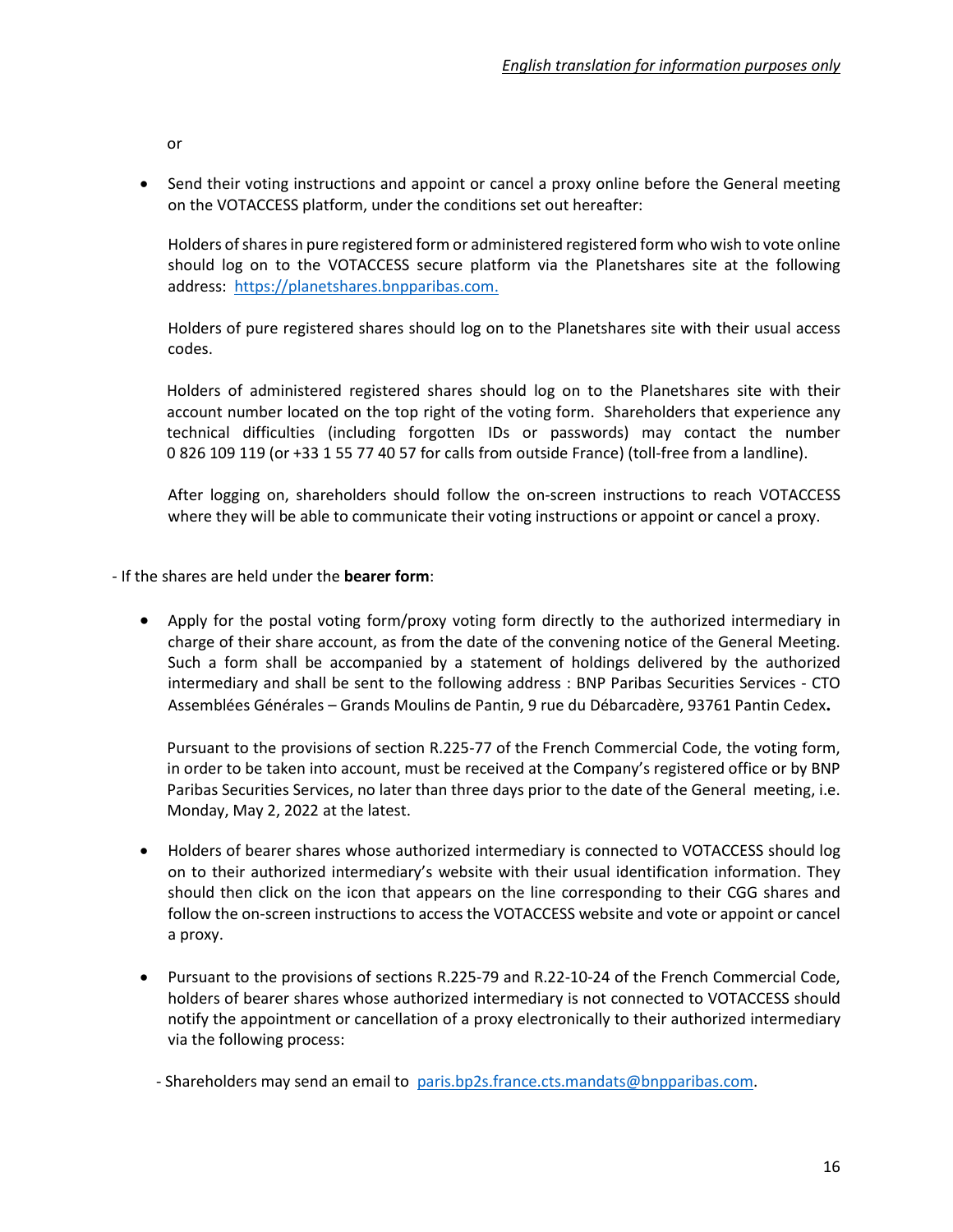This email must include the following information: the name of the company (CGG), the date of the Combined General meeting (May 5, 2022), the shareholder's last name, first name, address and banking details, as well as the proxy's last name, first name and (if possible), address.

- Holders of bearer shares must ask the authorized intermediary managing their securities account to send a written confirmation to BNP Paribas Securities Services – CTO Assemblées Générales – Grands Moulins de Pantin, 9 rue du Débarcadère, 93761 Pantin Cedex.

Only notifications of appointment or cancellation of proxies can be sent to the above email address and any other unrelated requests or notifications will not be considered or processed.

In order to be taken into account, only notifications of appointment or cancellation of proxies given electronically should be received at the latest on the day before the General meeting, i.e. Wednesday, May 4, 2022 at 3:00 pm (Paris time).

Pursuant to the provisions of section R.225-80 of the French Commercial Code, the VOTACCESS secure voting platform will be open as of Friday, April 15, 2022 at 10 am (Paris time) and until the day before the General Meeting, i.e. Wednesday, May 4, 2022 at 3 pm (Paris time).

However, shareholders are advised not to wait until this deadline to vote.

#### **C. Requesting the addition of agenda items or draft resolutions and written questions**

1. Requests for adding items to the Meeting's agenda or draft resolutions submitted by shareholders who fulfill the conditions set forth by section R.225-71 of the French Commercial Code, must be sent by registered mail with acknowledgment of receipt to the Company's registered office, 27 avenue Carnot, 91300 Massy, France or by email to the following address: [ag2022@cgg.com.](mailto:ag2022@cgg.com) The Company must receive the requests twenty-five (calendar) days prior to the date of the General Meeting, i.e. Sunday, April 10, 2022 at the latest pursuant to section R.225-73 of the French Commercial Code.

Both requests must be accompanied by a statement of holdings. Examination of draft resolution or agenda item is subject to the delivery, by the authors of the request, of a new statement of holdings evidencing the registration of the shares in the same account on the second business day preceding the General Meeting, i.e. Tuesday, May 3, 2022 at 12:00 a.m. (Paris time).

**2.** In accordance with section R. 225-84 of the French Commercial Code, any shareholder may submit written questions to the Board of Directors.

Such questions must be sent to the following address: CGG, 27 avenue Carnot, 91300 Massy by registered letter with acknowledgment of receipt, or by email to [ag2022@cgg.com,](mailto:ag2022@cgg.com) together with a statement of holdings evidencing the registration of the shares no later than the fourth business day preceding the General meeting, i.e. Friday, April 29, 2022.